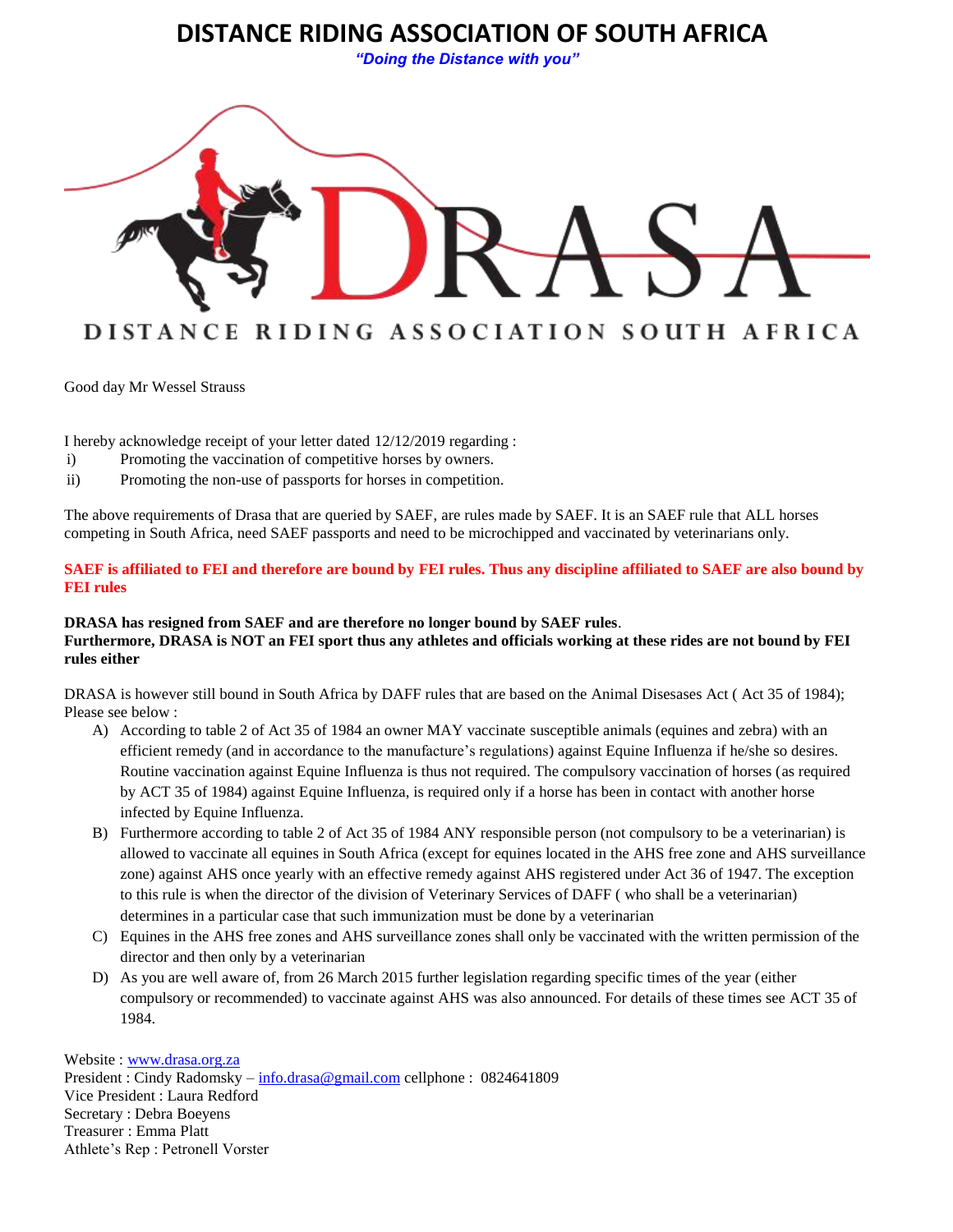Act 35 of 1984 thus stipulates in short that vaccination against AHS and recording that vaccination BY A VETERINARIAN, is only required in the following three circumstances:

1.For movement subject to State Veterinary Control ( and then the vaccination must also be done not more than 24 months prior to movement and no later than 40 days prior to movement with an effective remedy against AHS,registered under Act 36 of 1947)

2. Where permission to vaccinate is given in the AHS free zone and the AHS surveillance zone

3. Where export certification requires vaccination against AHS.

Act 35 of 1984 further stipulates that a passport certified BY A VETERINARIAN as means of identification and vaccination, is only required in the following two circumstances:

1.For movement subject to State Veterinary Control ( and then the vaccination must also be done not more than 24 months prior to movement and no later than 40 days prior to movement with an effective remedy against AHS ,registered under Act 36 of 1947)

2. Where a horse is to be exported and export requires certification of identity as well as vaccination against AHS by a veterinarian

Nowhere in Act 35 of 1984 is it stipulated that ALL horses vaccinated for AHS needs to be identified by a microchip and nowhere in Act 35 of 1984 is it stipulated that this microchip must be implanted by a veterinarian. However the following recommendations regarding microchipping is made by Western Cape Government Agricultural Veterinary Health Services (as set out in their movement control protocol). These recommendations are once again based on DAFF rules:

#### Microchipping:

a) To enhance traceability, it is recommended that all horses that move into or between zones in the AHS controlled area are permanently identified with an ISO and ICAR compliant microchip.

b) These microchip numbers must be recorded in the equine's passport and certified by a veterinarian.

Nowhere in Act 35 of 1984 does it stipulate that identification and vaccinations of ALL horses needs to be done in a specific passport. However Western Cape Government Agricultural Veterinary Health Services (as set out in their movement control protocol) stipulates the following regarding passports and identification of horses:

1.2. Identification

1.2.1. Passports

a) All equines that move into the AHS controlled area or into a zone of higher control within the AHS controlled area, must be identified by means of a passport compliant with the standards as set out in the AHS Control Policy: Acceptable Passports for Movement Control.

b) The passport must accompany the equine at all times and where possible, throughout the equine's life

c) A passport serves as official identification of an equine only if it complies with the standards as set out in the AHS Control Policy: Acceptable Passports for Movement Control.

d) A list of approved passports for movement will be made available from SV: Boland (move@myhorse.org.za) on request.

#### Once again these Western Cape Government Agricultural Veterinary Health Services protocol is based on DAFF rules

DAFF states the following regarding passports:

"Passport" is the identification document that positively identifies the equine. The format of the passport must comply with the minimum standards as set out in the AHS Control SOP: Acceptable Identification of Equines.

Still these specific passports (whereby horses and vaccinations are certified by veterinarians) are only required by DAFF for horses moving in and out of Western Cape as well as movements of horses within Western Cape's AHS zones as well as horses that are being exported.

#### Nowhere in Act 35 of 1984 is it stipulated that ALL horses taking part in equestrian competitions needs to be vaccinated by a veterinarian and certification of identification as well as certification of vaccination needs to be done by a veterinarian.

The only vaccine currently registered in terms of Act 36 of 1947 for AHS and therefore the only "effective remedy" as described above is the live virus vaccine produced by Onderstepoort Biological Products ( OBP). Please note that this vaccine is registered under Act 36 of 1947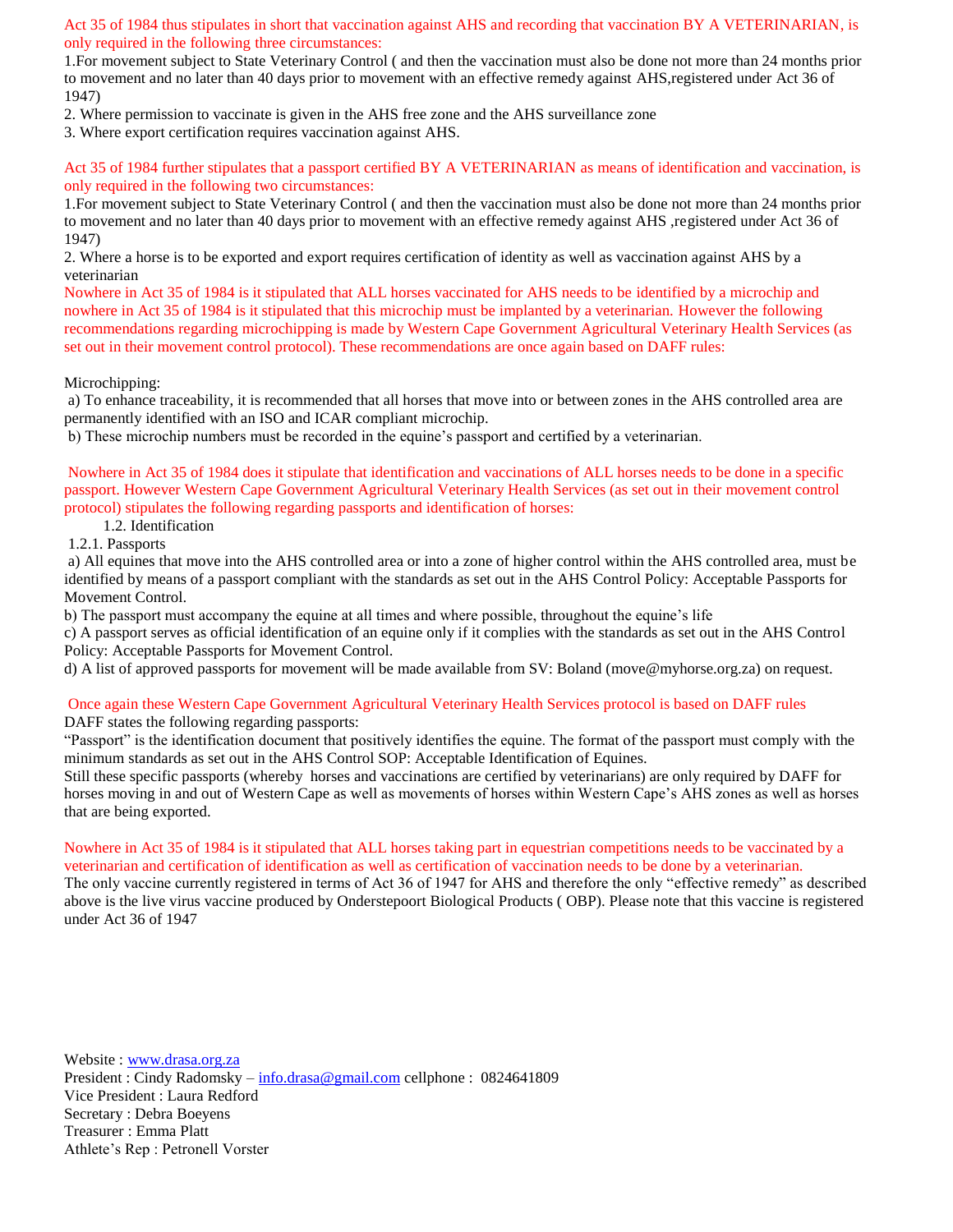#### The South African Veterinary Council has the following rules regarding certification of documents:

**Issuing of certificates**

5.(1)Certificates or other documents, which are issued by veterinary professionals in their professional capacity, shall contain facts and not any particulars based on hearsay.

- (2) A veterinary professional shall only certify those matters of which -
- (a) he/she has personal knowledge;
- (b) can be ascertained by him/her personally; or

(c) are the subject of a supporting certificate from another veterinary professional who has personal knowledge of the matters in question and is authorised to provide such a supporting document.

(3) The certificate referred to in rule 5 (1) shall -

(a) be prepared with care and accuracy;

(b) be legible;

- (c) be unambiguous and easy to understand;
- (d) be produced on one sheet of paper or, where more than one page is required, shall be indivisible; and
- (e) contain dates that are written in words.
- (4) All certificates thus issued shall indicate -
- (a) The name and residential address of the owner of the animal concerned;
- (b) The address of the premises where the animal is kept;
- (c) The breed, sex, colour and age of the animal;
- (d) Any positive identification of the animal such as tattoo numbers, microchips and body markings where possible;
- (e) The purpose for which the animal is certified (e.g. hacking, racing, etc); and
- (f) The date of issue of the certificate as well as the date of examination of the animal must appear on the certificate; and
- (g) For vaccination certificates the following are also required -
- (i) The batch number or date of manufacture of the vaccine which has been used; and
- (ii) The date of vaccination of the animal concerned.
- (5) Any certificate or other document which is issued in a professional capacity by a veterinary professional, shall be signed by such a veterinary professional personally.
- (6) When signing a certificate, a veterinary professional shall ensure that -
- (a) he/she signs and completes any manuscript portions in ink;
- (b) the certificate contains no deletions, other than those, which are indicated on the face of the certificate to be permissible, and subject to such deletions being initialled by the certifying veterinary professional;
- (c) the certificate bears not only his/her signature but also, in clear lettering, his/her name, qualifications and address and, where applicable his/her official or practice stamp; and
- (d) no blank spaces are left on any certificates.
- (7) Students may not sign certificates.
- (8) An official translation of a certificate must be supplied when requested.
- (9) Copies of certificates issued by a veterinary professional must be retained for a minimum period of three years.

(10) Original certificates should always be issued.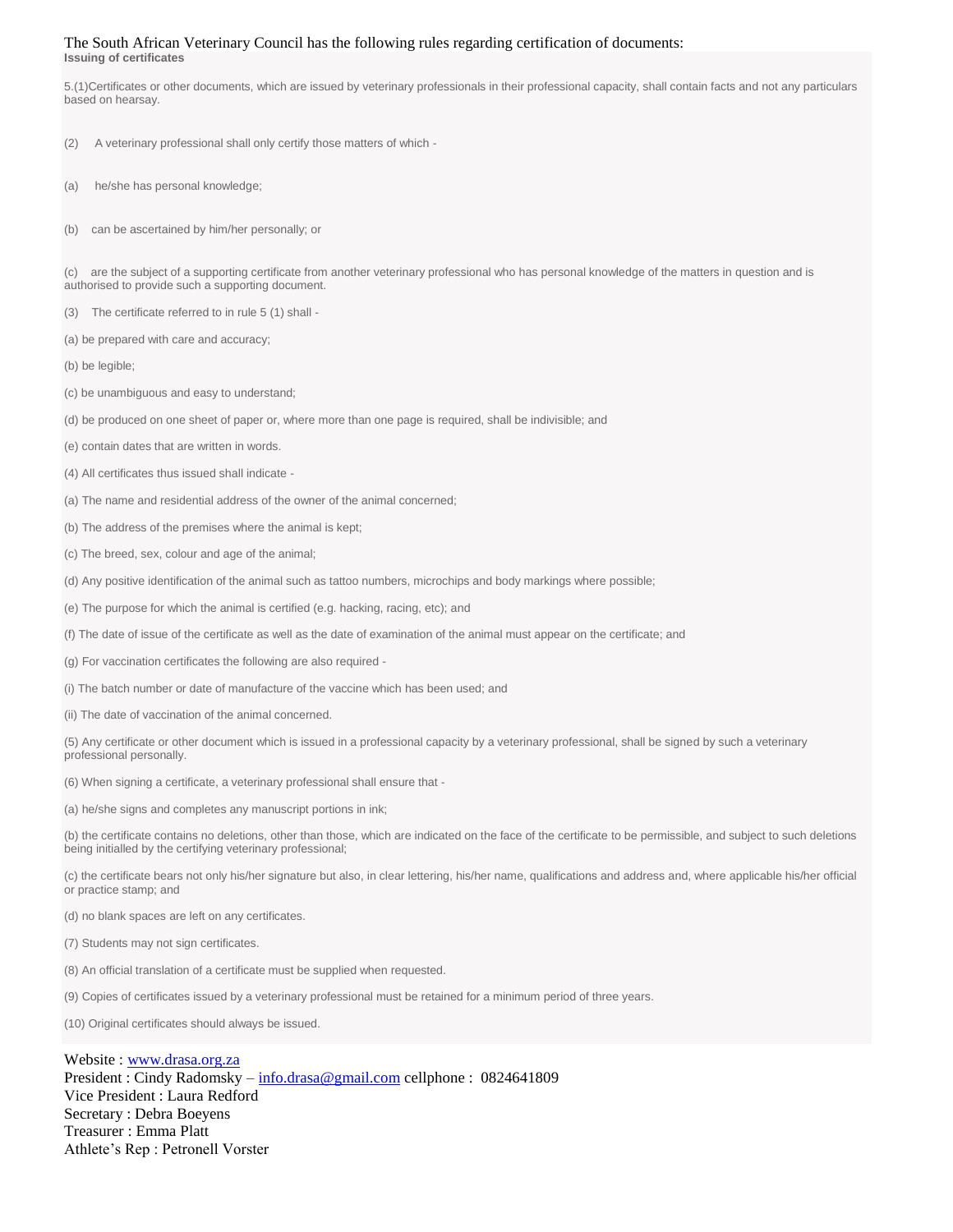(11) When required, a facsimile of a certificate will be acceptable provided that a witness is available to verify the contents of the facsimile (e.g. in court). The certifying veterinary professional must retain the original certificate.

(12) Certificates should not require veterinary professionals to certify that there has been compliance with the laws of some other country, unless the provisions of the law are set out clearly on the certificate.

(13) A veterinary professional should not issue certificates with regard to his/her own animals.

#### DAFF has the following rules regarding certification:

"Certification by a veterinarian" must comply with the requirements for certification in terms of the Veterinary and Para-Veterinary Professions Act 1982 (Act no 19 of 1982) Regulations and Rules, the Animal Diseases Act 1984 (Act no 35 of 84) and Regulations as well as the OIE requirements for certification or any legislation that may replace the relevant legislation currently in place, and should include the signature of the veterinarian, the veterinarian's full name, qualification and practice stamp/address.

DRASA owners vaccinating their own animals are not bound by the above rules of the South African Veterinary Council or DAFF ,as they are not registered veterinarians. They will only be required by Drasa to provide PROOF of vaccination and identification of the horse by means of a microchip.

I can assure you that at every ride already hosted by DRASA, and at any future ride proof of vaccinations will be checked by DRASA veterinarians at the ride. All rules regarding how vaccinations must be done is available for owners on DRASA website [\(www.drasa.org.za\)](http://www.drasa.org.za/) and will be kept up to date based on DAFF rules as well as rules from SAVC. Furthermore DRASA has included mandatory vaccinations for Equine Influenza **according to the manufacturer's instructions** in our rules, even if it is not a compulsory vaccination according to DAFF rules. Proof of identification via microchips are checked by DRASA officials/veterinarians with microchip scanners at all rides.

Regarding owners administrating their own vaccinations (and for that matter implanting their own microchips) there is no rule in the South African Veterinary Constitution prohibiting an owner to do so. Please see below the services pertaining to the veterinary profession specifically according to the Veterinary and Paraveterinary Professions Act (Act 19 of 1982) **PART I: SERVICES PERTAINING SPECIALLY TO VETERINARY PROFESSIONS [Services](https://www.savc.org.za/rules#General%20Services)** 

|  |  | 2. For the purposes of the Act - |  |  |
|--|--|----------------------------------|--|--|
|  |  |                                  |  |  |

(a) the diagnosis, treatment, prevention of, or advice on a disease, physiological or pathological condition in an animal;

(b) a surgical or dental operation or procedure on an animal; and

(c) the prescribing or administration of medicine to an animal;

shall be deemed to be services which pertain specially to a veterinary profession.

**Exceptions in respect of certain physiological and pathological conditions**

3. The provisions of rule 2(a) shall not be construed so as to prohibit an appropriately qualified person to diagnose or treat a physiological or pathological condition in an animal, which is caused by malnutrition.

Please note condition 2 (c) above where the description of the word "medicine" is defined as follows: "medicine" means a medicine or veterinary medicine as defined in section 1 of the Medicines and Related Substances Control Act, 1965 (Act No.101 of 1965).

This description of the word "medicine" thus excludes the Equine Influenza as well as the AHS vaccines as they are both registered under ACT 36 of 1947 and thus considered a stock remedy making it legal for owners to vaccinate their own animals. DRASA is well aware of the "Area Status Declaration" by State Veterinarians where a written declaration of the level of AHS risk for a specific area, relating to movement of equids from that area into the AHS controlled area is recorded. The state veterinarian at origin of the equid makes the area status declaration. DRASA is also well known with the following terms:

- A) "High risk area" : an area that the local state veterinarian and/or SV: Boland deem to be high risk for direct movements of equids into the AHS controlled area due to any or a combination of the following: Time of year, a suspicion of or a case of AHS within a 30 km radius in the previous 40 days, weather patterns that may suggest increased vector activity, large or changing populations of feral or wild equids, sub-optimal reporting of equine diseases in the area, or any other factor that may indicate an increase in risk.
- B) "Low risk area": an area considered to be low risk taking into account the vector situation of the area and incidence of other vector borne diseases (such as Equine encephalosis virus), climatic conditions, wild or feral equid populations, suspected and confirmed cases of AHS within the radius of 30 km for the last 40 days and the reporting of cases of equine diseases to the local state veterinarian.